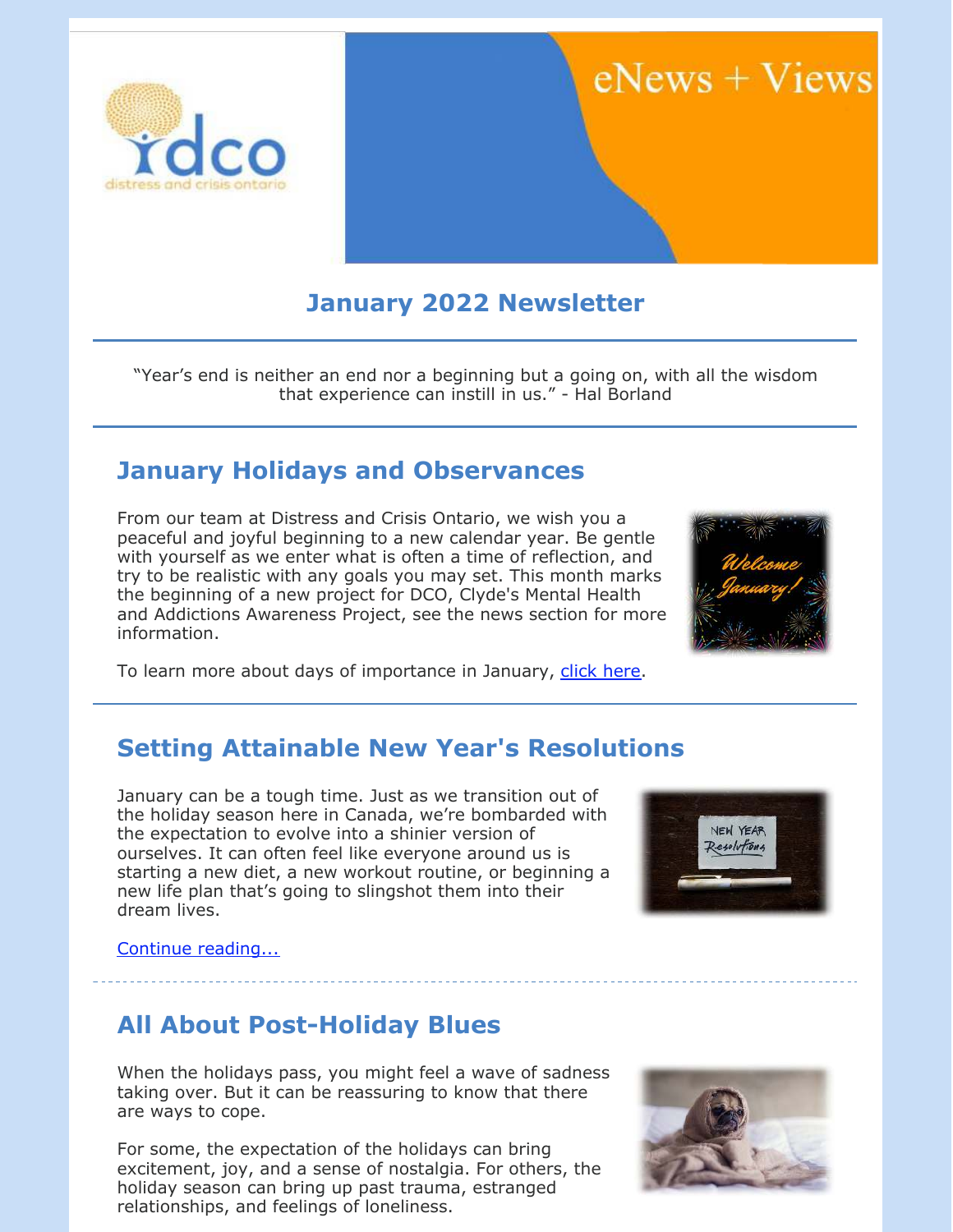No matter where your feelings fall regarding the holidays, it's possible to feel sadness, loneliness, anger, or post-holiday blues after the holidays pass.

#### [Read more...](https://files.constantcontact.com/0fb3237d001/c6305377-cc9d-443e-98d7-942212c8cf1d.pdf)

# **Signal for Help Responder Guide**

Gender-based violence is all around us — whether we know it or not. Every 6 days, a woman in Canada is killed by her intimate partner. Dangerous and abusive relationships often fly under the radar  $-$  and women may end up trapped for years under threats of violence if they try to leave or reach out for help. For people who face inequality, discrimination, and racism, there is an even greater risk of violence and abuse. Stress and isolation created by the COVID-19 pandemic has also created another dimension of genderbased violence. Thankfully, you can learn how to help.



[More information...](https://action.canadianwomen.org/signal-responder)

# **Waning protection from 2 doses shows need for COVID-19 boosters, says head of Ontario's science table**

On December 27, 2021, CBC News released an article stating that, "protection provided by COVID-19 vaccines against infection by the novel coronavirus has waned dramatically since the highly infectious Omicron variant started spreading across Ontario, according to data from the province's Science Advisory Table." Further in the article, an update from Dr. Peter Juni, the scientific director of Ontario's COVID-19 Science Advisory Table, stated that a



third-dose booster shot "can decrease the risk of infection by up to five times" based on data from the UK.

[Learn more...](https://www.cbc.ca/news/canada/toronto/ontario-covid19-dec-27-1.6298799?fbclid=IwAR2y0jHI83NMIzoI8ZhHMRnxKpfX7MsHAc6CbxUHM5sj87D9SUZ_Nb6MjXY)

# **Updates from the Government of Ontario**



### **Ontario Temporarily Moving to Modified Step Two of the Roadmap to Reopen**

"In response to recent trends that show an alarming increase in COVID-19 hospitalizations, the Ontario government, in consultation with the Chief Medical Officer of Health, is temporarily moving the province into Step Two of its Roadmap to Reopen with modifications that take into account the province's successful vaccination efforts. These time-limited measures will help blunt transmission and prevent hospitals from becoming overwhelmed as the province continues to accelerate its booster dose rollout. As part of the province's response to the Omicron variant, starting January 5, students will pivot to remote learning with free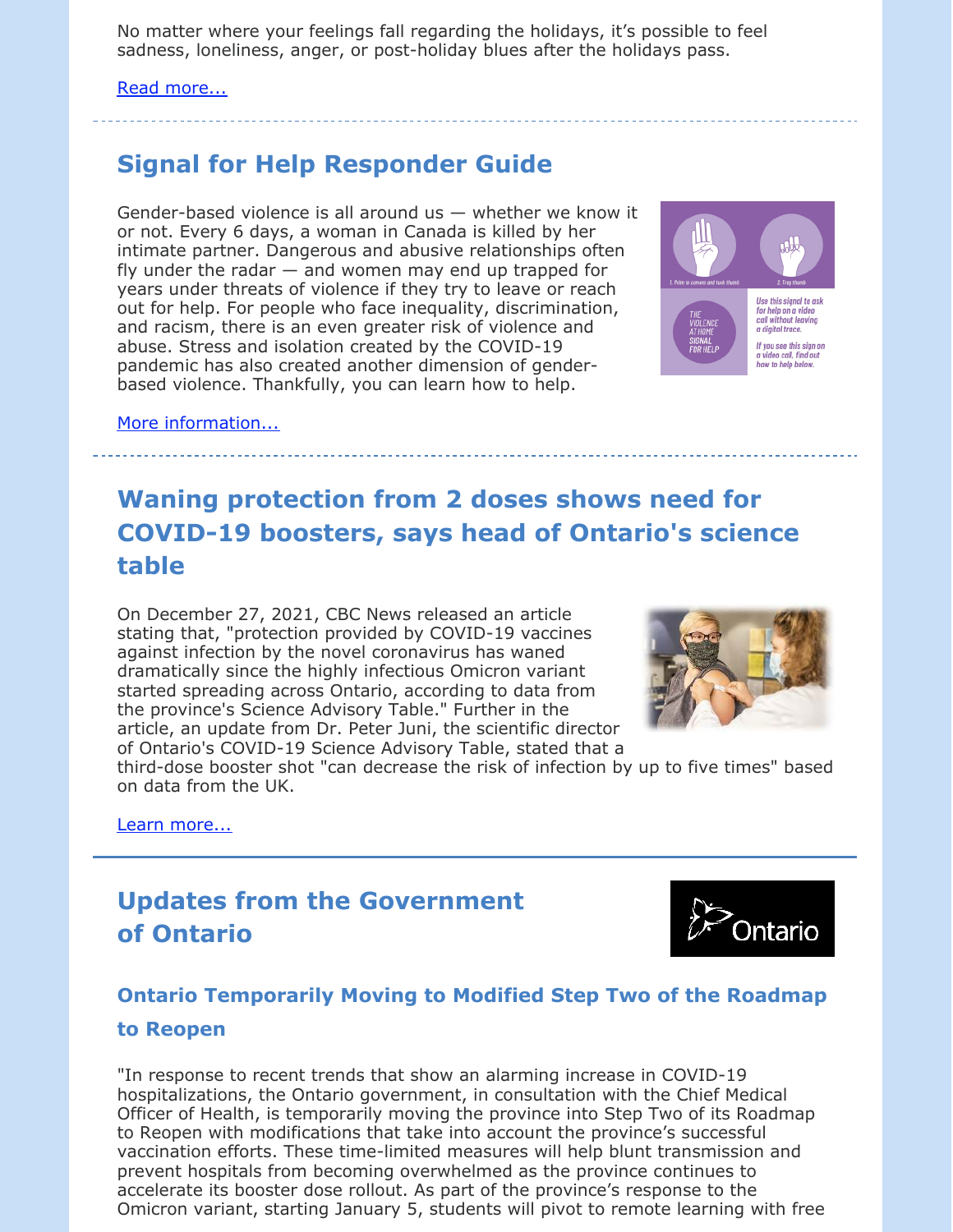emergency child care planned for school-aged children of health care and other eligible frontline workers."

[Continue reading...](https://news.ontario.ca/en/release/1001394/ontario-temporarily-moving-to-modified-step-two-of-the-roadmap-to-reopen)

# **Updated Eligibility for PCR Testing and Case and Contact Management Guidance in Ontario**

"In response to the rapidly spreading and highly transmissible Omicron variant, the Ontario government, in consultation with the Chief Medical Officer of Health, is updating its COVID-19 testing and isolation guidelines."

[Read more...](https://news.ontario.ca/en/backgrounder/1001387/updated-eligibility-for-pcr-testing-and-case-and-contact-management-guidance-in-ontario)

# **Ontario Taking Further Action to Keep Long-Term Care Residents Safe**

"In response to the evolving Omicron situation, the Ontario government, in consultation with the Chief Medical Officer of Health, is taking further actions to protect the health and safety of residents, staff and caregivers in long-term care homes."

[Continue reading...](https://news.ontario.ca/en/release/1001384/ontario-taking-further-action-to-keep-long-term-care-residents-safe)

# **Ontario Expanding Eating Disorder Services for Children and**

#### **Youth**

"As part of the 2021 Ontario Economic Outlook and Fiscal Review: Build Ontario plan, the Ontario government is investing \$8.1 million this year to immediately address the increased demand for services to support specialized care for children and youth diagnosed with eating disorders. This new investment builds on an additional \$11.1 million in annualized funding for eating disorder services through Roadmap to Wellness to help protect Ontario's progress by increasing access to mental health and eating disorder services and supports across the province."

[View update...](https://news.ontario.ca/en/release/1001272/ontario-expanding-eating-disorder-services-for-children-and-youth)

### **News from and for our Member Centres**

#### **Save the date(s)!**

Distress and Crisis Ontario's Annual Conference will be held virtually on Wednesday March 2nd and Thursday March 3rd, 2022. Each morning will comprise of training provided by subject-matter experts, followed by an afternoon of networking and team-building exercises for Membership only. Wednesday March 2nd will focus on the



topic of grief and Thursday March 3rd will be focused on domestic abuse, intimate partner violence, and human trafficking. More details on and information on how to purchase tickets will be shared in the coming weeks.

#### **The Clyde Mental Health and Addictions Awareness Project**

In remembrance and honour of Clyde, Distress and Crisis Ontario have created the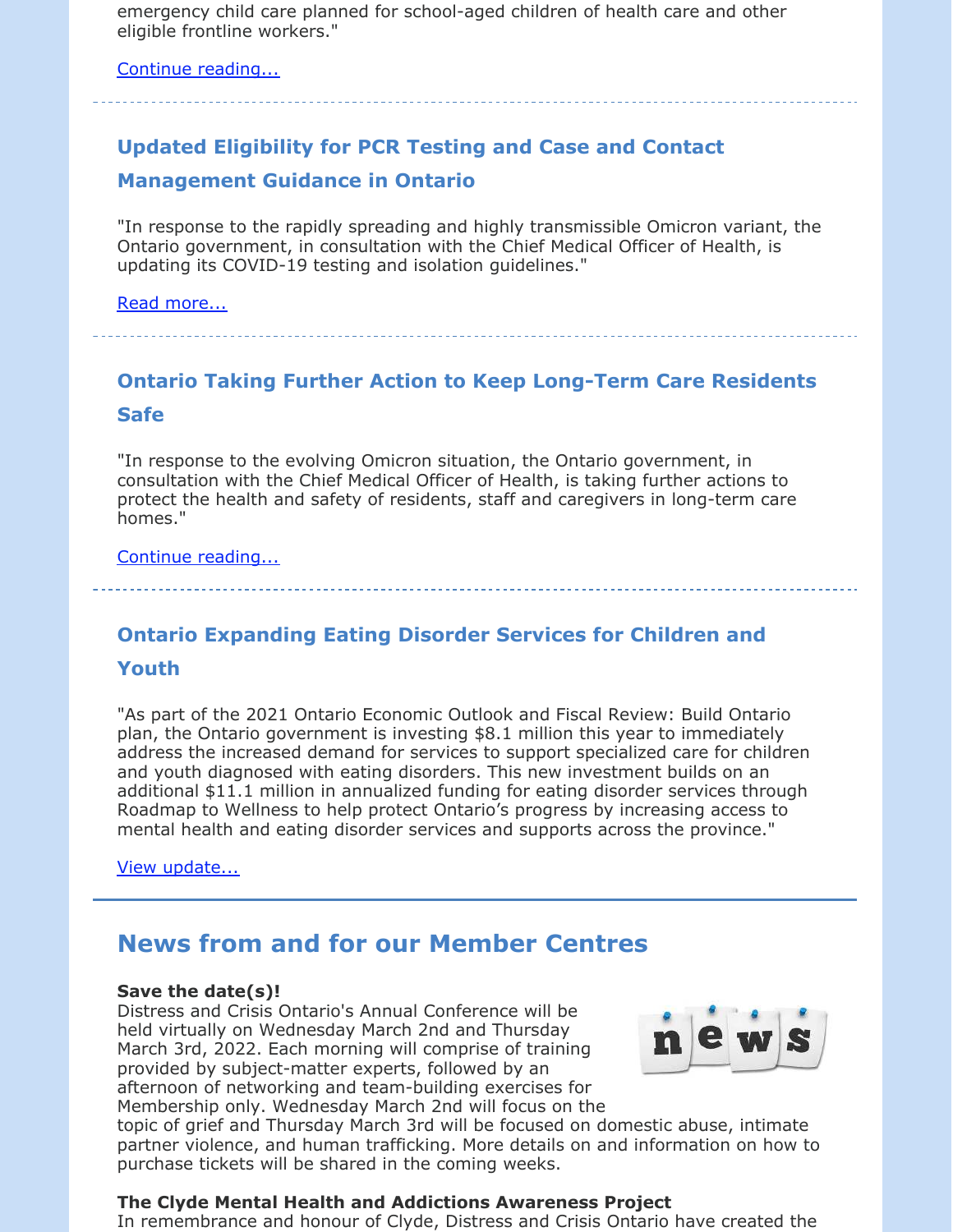Clyde Mental Health and Addictions Awareness Project (#TheClydeProject) to run over the next 12 months. For the year of 2022, we will dedicate a section of the monthly newsletter, a number of webinars, some podcast episodes, and many social media posts to raising awareness of mental health and addictions resources that exist across the province. We hope to raise awareness of the supports that are available to individuals and families who are impacted by struggles associated with mental health and addictions. To learn more about Clyde's story, read below.

This month, the resource we have chosen to highlight is Brave. "Brave's ecosystem of technology connects people with community supporters when they're alone and at risk of overdose. Anonymous and private, these tools can keep you safe(r) from overdose, wherever you are, whenever you need it." Click [here](https://www.brave.coop/) to learn more.

### **Other information...**

#### **Thank you to Angela C and her family**

After losing her brother, Clyde, to suicide this holiday season, Angela chose to honour her brother's memory by supporting Distress and Crisis Ontario. We are deeply grateful that Angela and her family chose to do something positive and life giving with their grief, hoping that others may benefit from their loss. We have been given



permission from the family to share some of Clyde's story here, in the hopes that awareness will support prevention.

Clyde was diagnosed with childhood schizophrenia when he was 12 years old. He struggled to cope with many challenges in his youth. His mother was his primary support, ensuring that he always felt welcomed despite his journey. His family believes that his drug use began early on and, like so many, he was a master at hiding his drug-use, struggles, and emotions.

Unfortunately, this holiday season, he died intentionally by suicide.

In life, Clyde's family tried to support him the best they knew how and, at this time, want to focus their efforts on raising awareness to provide resources surrounding mental health and addictions. Their hope is for those who are struggling to get the help that Clyde couldn't access.

#### **Bell Let's Talk Day**

Want to join in to help create positive change, but don't know how? To help you spread the word about mental health, Bell Let's Talk have created a toolkit that includes a conversation guide and helpful templates for use in schools, communities, and workplaces. Learn more [here...](https://letstalk.bell.ca/en/toolkit)

### **DCO Updates**

#### **Learning Forum Update**

Important updates and refreshes continue with our Learning Forum content. We now have many new and updated modules uploaded to our website with more on the way very soon.



Let's Talk

#### **Spirit of Volunteerism Committee**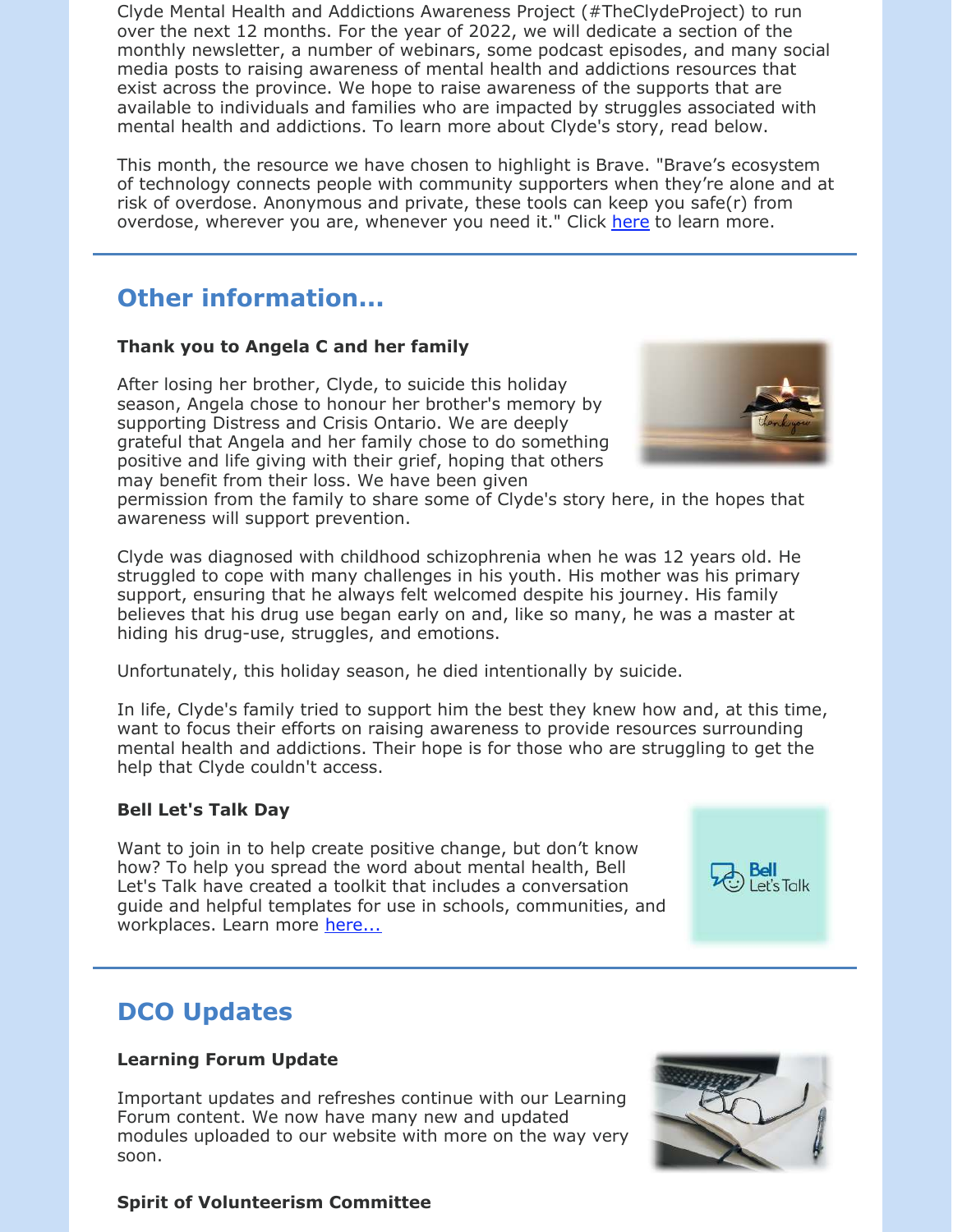Our Spirit of Volunteerism Committee continues to work with Membership to re-vamp our Spirit of Volunteerism Awards program. We continue to seek feedback from our Members to build the best program we can to support our Membership needs. We continue to evolve and build cultural values and beliefs to keep our connections strong and growing. For example, one of DCO's values is listening. We try to listen to the Membership and the community and buo

Our monthly volunteer webinars have continued with our latest presentation being on holiday preparedness and vaccine mandates. January's webinar will be on postholiday stress, a registration link will be sent out to Member centre volunteer managers.

#### **Website**

To learn more about Distress and Crisis Ontario, our member organizations, and current news and events, check out our website at *dcontario.org*. As our site is still relatively new, we appreciate any feedback you may have if you encounter errors or glitches in the site. You can reach us by email at info@dcontario.org.

#### **Podcast**

Our podcast continues to feature a variety of mental health topics with new episodes being released every Monday. Recent episodes include information on loneliness, asking for help, and a conversation with the Canadian Women's Foundation on how to support victims of gender-based violence.

Click the photo to the right to access our most recent podcast episode and to explore old episodes. We have recently switched hosts to Fireside.com which should not impact your listening experience, but please do reach out to us by email at info@dcontario.org if you are encountering any issues.

#### **Becoming a Member**

Our podcast continues to feature a variety of mental health topics with new episodes being released every Monday. Recent episodes include information on loneliness, asking for help, and a conversation with the Canadian Women's Foundation on how to support victims of gender-based violence.

Click the photo to the right to access our most recent podcast episode and to explore old episodes. We have recently switched hosts to Fireside.com which should not impact your listening experience, but please do reach out to us by email at info@dcontario.org if you are encountering any issues.

> Thank you for supporting Distress and Crisis Ontario. [Click here](https://www.canadahelps.org/en/dn/6317) if you would like to donate through CanadaHelps.org, or [click here](https://www.ontogether.org/resiliency-poster/p/bluejay) to purchase a Blue Jay Poster, as shown to the left, through ONTogether and support us that way.